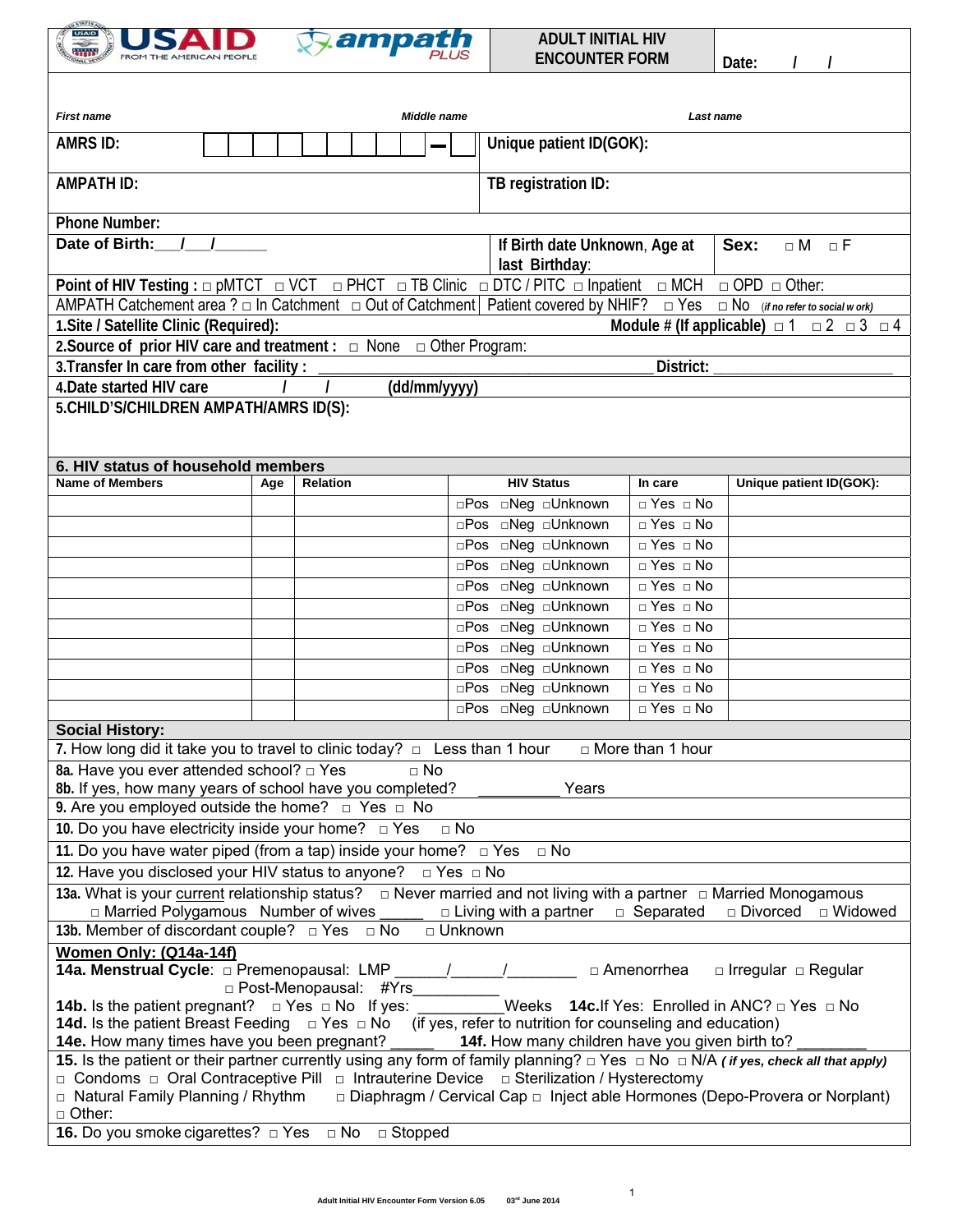| <b>17a.</b> Do you sometimes drink alcohol ? $\Box$ Yes $\Box$ No                                                                                                                                                                                                                                                                                     |                                                                                                                                                                                                                                                                                                                                                                                                                                                                                                             |                                                                                              |  |  |  |  |  |  |
|-------------------------------------------------------------------------------------------------------------------------------------------------------------------------------------------------------------------------------------------------------------------------------------------------------------------------------------------------------|-------------------------------------------------------------------------------------------------------------------------------------------------------------------------------------------------------------------------------------------------------------------------------------------------------------------------------------------------------------------------------------------------------------------------------------------------------------------------------------------------------------|----------------------------------------------------------------------------------------------|--|--|--|--|--|--|
| 17b. How often did you have a<br>drink containing alcohol in the last<br>year?<br>$\Box$ Never<br>$\Box$ Monthly or less<br>$\Box$ 2 to 4 times a month<br>$\Box$ 2 to 3 times a week<br>$\Box$ 4 to 5 times a week<br>$\Box$ 6 or more times a week<br><b>Review of Systems:</b><br>18. Chief complaint today:<br>$\Box$ Feeling well (Asymptomatic) | 17d. How often did you have six or<br>more drinks on one occasion in the<br>past year?<br>□ Never<br>$\Box$ Less than monthly<br>□ Monthly<br>$\Box$ Weekly<br>Daily or almost daily<br>$\Box$ Having symptoms                                                                                                                                                                                                                                                                                              |                                                                                              |  |  |  |  |  |  |
| <b>19. General :</b> $\Box$ No complaints                                                                                                                                                                                                                                                                                                             |                                                                                                                                                                                                                                                                                                                                                                                                                                                                                                             |                                                                                              |  |  |  |  |  |  |
|                                                                                                                                                                                                                                                                                                                                                       | □ Fever □ Chills □ Weight loss □ Night Sweats □ Rash □ Fatigue                                                                                                                                                                                                                                                                                                                                                                                                                                              | □ Weight gain<br>$\Box$ Swelling                                                             |  |  |  |  |  |  |
| <b>20. HEENT</b> : $\Box$ No complaints                                                                                                                                                                                                                                                                                                               | $\Box$ Hearing difficulties $\Box$ Vision difficulties                                                                                                                                                                                                                                                                                                                                                                                                                                                      | □ Swallowing difficulties                                                                    |  |  |  |  |  |  |
| $\Box$ SOB<br>$\Box$ At rest<br>TB:<br>□ Currently on treatment<br>□ Treatment completed<br>$\Box$ Defaulted                                                                                                                                                                                                                                          | 21. Cardiopulmonary : $\Box$ No complaints<br>c Cough O days O weeks O months<br>$\Box$ Pneumonia in the past 2 years<br>□ Cough productive O white O purulent O blood<br>□ Chest pain O days O weeks O months<br>O days O weeks O months<br>Location: $\Box$ substernal<br>$\Box$ On exertion<br>$\Box$ right $\Box$ left $\Box$ anterior $\Box$ posterior<br>□ Pleuritic<br>Quality:<br>$\Box$ Sharp<br>□ Pressure<br>$\Box$ Burning<br>(year)<br>□ Known exposure to household contact with TB<br>(year) |                                                                                              |  |  |  |  |  |  |
| 22. Gastrointestinal : $\Box$ No complaints<br>□ Abdominal pain<br>□ Hx of jaundice                                                                                                                                                                                                                                                                   | $\Box$ Poor appetite<br>□ Nausea<br>□ Hyperacidity<br>□ Diarrhea                                                                                                                                                                                                                                                                                                                                                                                                                                            | O days O weeks O months $\Box$ Continuous<br>D Vomiting O days O weeks O months D Continuous |  |  |  |  |  |  |
| 23. Genitourinary: $\square$ No complaints<br>□ Vaginal discharge<br>O days O weeks O months<br>$\Box$ UTI<br>$\Box$ Urethral discharge $\Box$ O days O weeks O months<br>□ Hematuria □ Circumcised?: □ Yes □ No                                                                                                                                      |                                                                                                                                                                                                                                                                                                                                                                                                                                                                                                             |                                                                                              |  |  |  |  |  |  |
| 24. Musculoskeletal: $\Box$ No complaints<br>$\Box$ Swelling of joints<br>$\Box$ Edema of legs<br>□ Muscle pain<br>$\Box$ Pain in the legs / feet<br>$\square$ Joint pains                                                                                                                                                                            |                                                                                                                                                                                                                                                                                                                                                                                                                                                                                                             |                                                                                              |  |  |  |  |  |  |
| 25. Central Nervous System : a No complaints<br>□ Paresthesia<br>□ Focal Weakness<br>$\Box$ Seizures<br>□ Headache<br>$\Box$ Depression<br>□ Confusion<br>□ Mental Illness<br>$\Box$ Memory problems                                                                                                                                                  |                                                                                                                                                                                                                                                                                                                                                                                                                                                                                                             |                                                                                              |  |  |  |  |  |  |
| <b>26a.</b> Does the patient have any disability? $\Box$ Yes $\Box$ No<br>If Yes for disability, then 26b. Physical disability____________________________<br>26c. Mental disability<br>26d. Other                                                                                                                                                    |                                                                                                                                                                                                                                                                                                                                                                                                                                                                                                             |                                                                                              |  |  |  |  |  |  |
| 27. Hospitalizations                                                                                                                                                                                                                                                                                                                                  |                                                                                                                                                                                                                                                                                                                                                                                                                                                                                                             |                                                                                              |  |  |  |  |  |  |
| 27a. Has the patient been hospitalized in the previous year?<br>$\overline{\Box}$ Yes $\Box$ No<br>27b. If yes, how many hospitalizations did the patient have in the past year?<br>27c. Briefly describe the reason(s) for hospitalizations:                                                                                                         |                                                                                                                                                                                                                                                                                                                                                                                                                                                                                                             |                                                                                              |  |  |  |  |  |  |
| <b>Medication History</b>                                                                                                                                                                                                                                                                                                                             |                                                                                                                                                                                                                                                                                                                                                                                                                                                                                                             |                                                                                              |  |  |  |  |  |  |
| 28. Allergies:                                                                                                                                                                                                                                                                                                                                        |                                                                                                                                                                                                                                                                                                                                                                                                                                                                                                             |                                                                                              |  |  |  |  |  |  |
| <b>28a.</b> Penicillin Allergy $\Box$ Yes $\Box$ No                                                                                                                                                                                                                                                                                                   |                                                                                                                                                                                                                                                                                                                                                                                                                                                                                                             |                                                                                              |  |  |  |  |  |  |
| 28b. Sulfa Allergy<br>$\Box$ Yes<br>$\Box$ No                                                                                                                                                                                                                                                                                                         | Specify Reaction                                                                                                                                                                                                                                                                                                                                                                                                                                                                                            |                                                                                              |  |  |  |  |  |  |
| <b>28c.</b> Other Allergy □ Yes<br>$\Box$ No                                                                                                                                                                                                                                                                                                          | Name of drug/product                                                                                                                                                                                                                                                                                                                                                                                                                                                                                        | <b>Specify Reaction</b>                                                                      |  |  |  |  |  |  |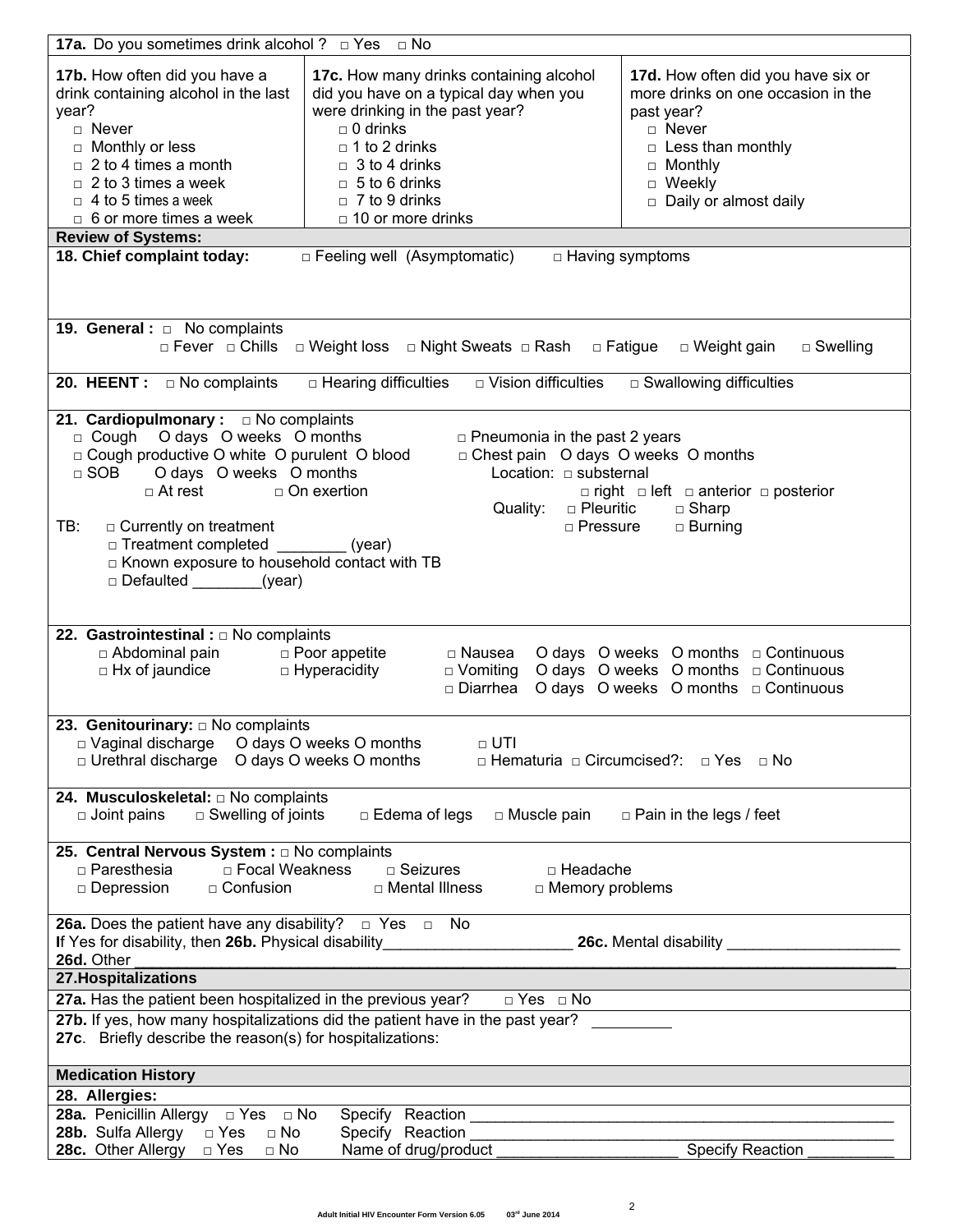| 29a. Is the patient currently taking any of the following antiretroviral medications? $\Box$ Yes $\Box$ No                            |                                            |                                               |                                                       |  |  |  |  |  |
|---------------------------------------------------------------------------------------------------------------------------------------|--------------------------------------------|-----------------------------------------------|-------------------------------------------------------|--|--|--|--|--|
| <b>29b.</b> Reason for Use □ pMTCT<br>$\Box$ PEP $\Box$ Treatment Date Started:                                                       |                                            |                                               |                                                       |  |  |  |  |  |
| 29c. Treatment categories : O First line<br>□ Second line<br>$\Box$ Third line<br>(Tick all that apply)                               |                                            |                                               |                                                       |  |  |  |  |  |
| 29d.□ NVP200/ZDV300/3TC/150                                                                                                           | □ 3TC300mg/TDF300mg                        | □ Abacavir300mg                               | □ Raltergravir400mg                                   |  |  |  |  |  |
| □ TDF300mg/3TC300mg/EFV600mg                                                                                                          | □ 3TC150mg/D4T30mg                         | $\Box$ Lamivudine 150mg<br>□ Zidovudine 300mg | □Truvada(Emtri200mg/TDF300)<br>□ Atazanavir/Ritonavir |  |  |  |  |  |
| □ NVP200/D4T30/3TC150                                                                                                                 | □ Efavirenz600mg<br>$\Box$ Nevirapine200mg | □Aluvia(kaletra)200mgLPV/50mgrit              |                                                       |  |  |  |  |  |
| □ 3TC150mg/ZDV300mg                                                                                                                   |                                            |                                               | (Atazanavir300/ritonavir100)<br>□Other:               |  |  |  |  |  |
| 29e. Has the patient used any antiretroviral medications in the past (other than those ticked in 29d)? $\Box$ Yes $\Box$ No           |                                            |                                               |                                                       |  |  |  |  |  |
| 29f.Reason for Use □ pMTCT □ PEP □Treatment Date Started: _/ _/ __ Date Stopped _/ _/ __ Date last used _/ _/                         |                                            |                                               |                                                       |  |  |  |  |  |
| dd/ mm / yyyy<br>dd/ mm / yyyy<br>dd/mm / yyyy<br>(Tick all that apply)                                                               |                                            |                                               |                                                       |  |  |  |  |  |
| 29g. Treatment categories : $\Box$ First line<br>□ Second line<br>$\Box$ Third line<br>□ 3TC300mg/TDF300mg                            |                                            |                                               |                                                       |  |  |  |  |  |
| 29h. <u>□ NVP200/ZDV300/3TC/150</u>                                                                                                   | □ Abacavir300mg                            | □ Raltergravir400mg                           |                                                       |  |  |  |  |  |
| □ TDF300mg/3TC300mg/EFV600mg                                                                                                          | □ 3TC150mg/D4T30mg                         | □ Lamivudine150mg                             | □Truvada(Emtri200mg/TDF300)                           |  |  |  |  |  |
| □ NVP200/D4T30/3TC150                                                                                                                 | □ Efavirenz600mg                           | □ Zidovudine 300mg                            | □ Atazanavir/Ritonavir                                |  |  |  |  |  |
| □ 3TC150mg/ZDV300mg                                                                                                                   | □ Nevirapine200mg                          | □Aluvia(kaletra)200mgLPV/50mgrit              | (Atazanavir300/ritonavir100)                          |  |  |  |  |  |
|                                                                                                                                       |                                            |                                               | □Other:                                               |  |  |  |  |  |
| 29j.TB Prophylaxis:<br>□ None                                                                                                         | $\Box$ Isoniazid 300mg                     | 29k. If on TB prophylaxis start date          |                                                       |  |  |  |  |  |
| 29I.TB Treatment: $\Box$ None $\Box$ On treatment (Start Date of TB treatment /                                                       |                                            |                                               |                                                       |  |  |  |  |  |
| <b>29m.</b> Site of TB meds pick-up: $\Box$ This AMPATH site $\Box$ Other (specify)                                                   |                                            |                                               |                                                       |  |  |  |  |  |
| 29n.□Rifafour(RHZE) tabs/day                                                                                                          | $\Box$ Streptomycin mg                     | $\Box$ Ethizide(EH) __<br>_mg                 | $\Box$ Completed(Date: / /                            |  |  |  |  |  |
| $\Box$ 3-FDC(RHE) tabs/day                                                                                                            | □ Ethambutol _____ mg/day                  | □ Rifampicin<br>mg                            | □Other:                                               |  |  |  |  |  |
| □ Rifater(RHZ) tabs/day                                                                                                               | $\Box$ Rifabutin<br>tabs                   | $\Box$ INH<br>mq                              |                                                       |  |  |  |  |  |
| $\Box$ Rifinah(RH) $\_\_$<br>tabs/day                                                                                                 | $\Box$ Pyrazinamide<br>mg                  | □ MDR TB Drugs                                |                                                       |  |  |  |  |  |
|                                                                                                                                       | □ Fluconazole 200mg                        |                                               |                                                       |  |  |  |  |  |
| 29p.Other Drugs:                                                                                                                      |                                            |                                               |                                                       |  |  |  |  |  |
|                                                                                                                                       |                                            |                                               |                                                       |  |  |  |  |  |
| 29q. Side-effects/Toxicity: Any side-effects attributable to any drug that the patient is currently taking? □ Yes □ No                |                                            |                                               |                                                       |  |  |  |  |  |
| If Yes, drug(s):                                                                                                                      |                                            |                                               |                                                       |  |  |  |  |  |
| 29r. Any side-effects attributable to any drug that the patient has ever taken? $\Box$ Yes $\Box$ No                                  |                                            |                                               |                                                       |  |  |  |  |  |
| If Yes, drug(s) : $\overline{\phantom{a}}$                                                                                            |                                            |                                               |                                                       |  |  |  |  |  |
| 29s.If yes, tick all that apply: □ Rash □ Anemia □ Lipo-dystrophy □ Hepatitis □ Neuropathy □ IRIS □Steven-Johnson syndrome            |                                            |                                               |                                                       |  |  |  |  |  |
| Acidosis $\Box$ Diarrhea $\Box$ Persistent Vomiting $\Box$ Other (specify):                                                           |                                            |                                               |                                                       |  |  |  |  |  |
|                                                                                                                                       |                                            |                                               |                                                       |  |  |  |  |  |
| 29t. Severity of the reaction: $\Box$ Mild                                                                                            | □ Moderate<br>$\Box$ Severe                | □ Unknown                                     |                                                       |  |  |  |  |  |
| 29u.Cause of the reaction/Toxicity:□Certain □Probable/Likely □Possible □Unlikely □Conditional/Unclassified □Unassessable/Unclassified |                                            |                                               |                                                       |  |  |  |  |  |
| 30. Physical examination:<br>rate/min R.Rate_<br>$\Box$ Temp $[C^{\circ}]$<br>SaO2<br>__% Wt _______kg Height_<br>BP<br>Pulse<br>сm   |                                            |                                               |                                                       |  |  |  |  |  |
| 31. General Exam:<br>$\Box$ Temporal wasting                                                                                          |                                            |                                               |                                                       |  |  |  |  |  |
|                                                                                                                                       |                                            |                                               |                                                       |  |  |  |  |  |
| 32. Skin: Normal<br>□ Abnormal                                                                                                        | $\Box$ Rash                                | □ Kaposi sarcoma                              |                                                       |  |  |  |  |  |
| 33. Lymph Nodes : □ Normal □ Abnormal                                                                                                 | $\Box$ submandibular                       | $\Box$ cervical<br>$\Box$ inguinal            | $\Box$ supraclavicular $\Box$ axillary                |  |  |  |  |  |
|                                                                                                                                       |                                            |                                               |                                                       |  |  |  |  |  |
| 34. HEENT<br>□ Abnormal<br>$\Box$ Normal                                                                                              |                                            |                                               |                                                       |  |  |  |  |  |
| $\Box$ Sclera icteric<br>Eyes:                                                                                                        | $\Box$ Conjunctiva pale                    |                                               | □ Fundal abnormality                                  |  |  |  |  |  |
| Ears:<br>$\Box$ Cerumen impaction                                                                                                     | $\Box$ TM injected                         |                                               |                                                       |  |  |  |  |  |
| Neck:<br>□ Trachea deviated<br>$\Box$ Nuchal rigidity                                                                                 |                                            |                                               |                                                       |  |  |  |  |  |
| Oropharynx:<br>$\Box$ Thrush<br>$\Box$ Kaposi sarcoma<br>$\Box$ Significant dental caries                                             |                                            |                                               |                                                       |  |  |  |  |  |
|                                                                                                                                       |                                            |                                               |                                                       |  |  |  |  |  |
| $\Box$ Abnormal<br>35. Chest<br>$\Box$ Normal                                                                                         |                                            |                                               |                                                       |  |  |  |  |  |
| Percussion:<br>$\Box$ Dullness                                                                                                        |                                            |                                               |                                                       |  |  |  |  |  |
| Auscultation: $\Box$ Breath sounds diminished $\Box$ Bronchial breath sounds $\Box$ Rhonchi /Wheezes $\Box$ Crepitations              |                                            |                                               |                                                       |  |  |  |  |  |
| $\Box$ Normal<br>□ Abnormal<br>36. Heart                                                                                              |                                            |                                               |                                                       |  |  |  |  |  |
| □ Evidence for enlargement:<br>$\Box$ RV lift<br>$\Box$ LV lift                                                                       |                                            |                                               |                                                       |  |  |  |  |  |
| □ Abnormal Sounds:<br>$\Box$ S3 Gallop                                                                                                | $\Box$ Pericardial friction rub            |                                               |                                                       |  |  |  |  |  |
| □ Murmurs: □ Systolic Ejection Murmur □ Holosystolic Murmur □ Diastolic Decrescendo □ Diastolic Rumble                                |                                            |                                               |                                                       |  |  |  |  |  |
|                                                                                                                                       |                                            |                                               |                                                       |  |  |  |  |  |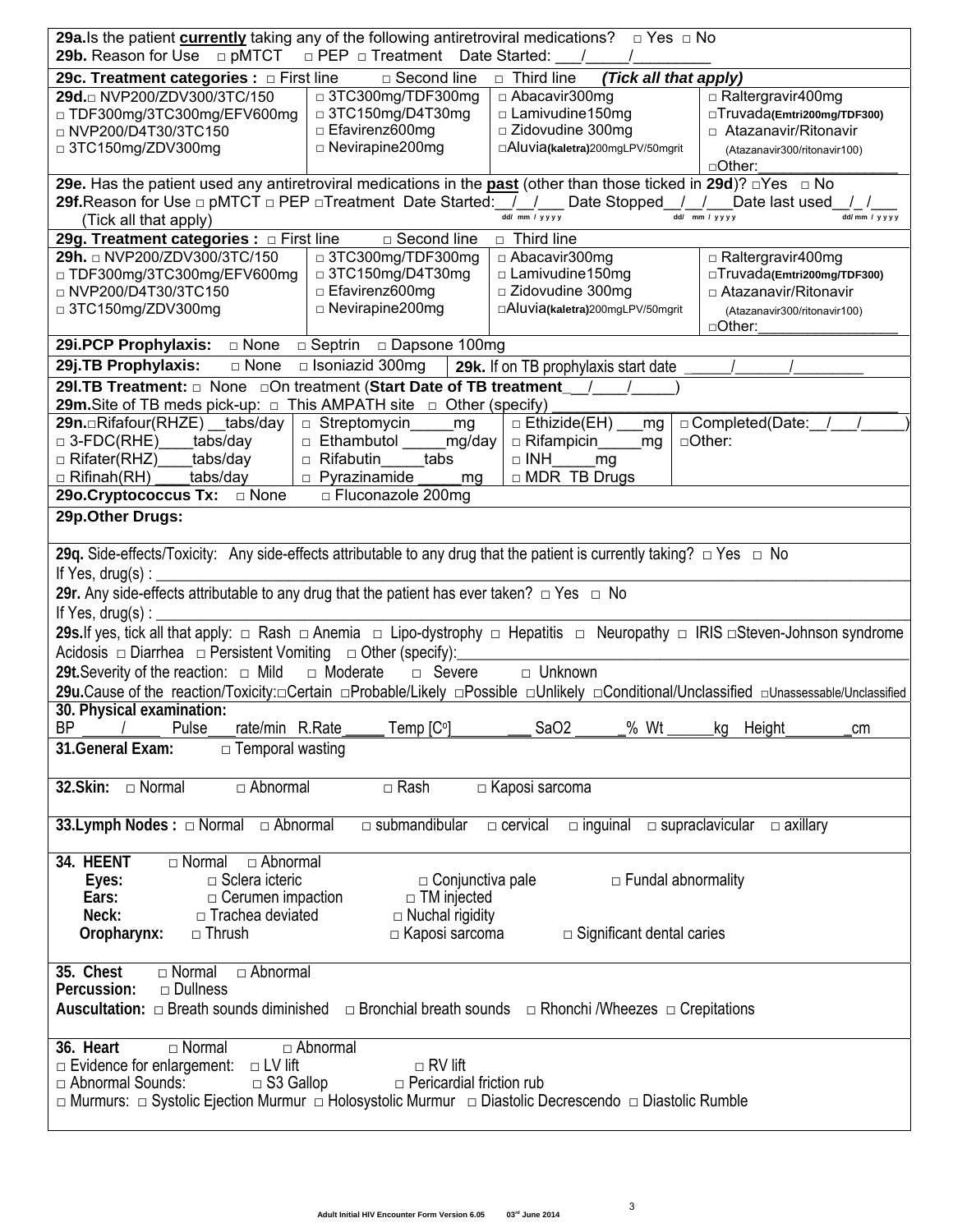| □ Normal<br>$\Box$ Abnormal<br>37. Abdomen                                                                                    |        |                  |                           |                |                                                                                                                                 |                                                                                      |                  |        |        |
|-------------------------------------------------------------------------------------------------------------------------------|--------|------------------|---------------------------|----------------|---------------------------------------------------------------------------------------------------------------------------------|--------------------------------------------------------------------------------------|------------------|--------|--------|
| $\Box$ Tender to palpation Location                                                                                           |        |                  |                           | $\Box$ Ascites | $\Box$ Mass                                                                                                                     |                                                                                      |                  |        |        |
| □ Hepatomegaly ______ (cm below costal margin)<br>$\Box$ Splenomegaly _______ (cm below costal margin)                        |        |                  |                           |                |                                                                                                                                 |                                                                                      |                  |        |        |
| 38. Urogenital<br>$\Box$ Abnormal<br>$\Box$ Not done<br>$\Box$ Normal                                                         |        |                  |                           |                |                                                                                                                                 |                                                                                      |                  |        |        |
|                                                                                                                               |        |                  |                           |                |                                                                                                                                 |                                                                                      |                  |        |        |
| 39. Extremities<br>$\Box$ Leg ulcers $\Box$ Cellulitis $\Box$ Kaposi sarcoma<br>$\Box$ Normal $\Box$ Abnormal<br>$\Box$ Edema |        |                  |                           |                |                                                                                                                                 |                                                                                      |                  |        |        |
| 40. Musculoskeletal $\Box$ Normal<br>□ Abnormal                                                                               |        |                  |                           |                |                                                                                                                                 |                                                                                      |                  |        |        |
| $\Box$ Normal<br>41. Neurologic<br>$\Box$ Abnormal                                                                            |        |                  |                           |                |                                                                                                                                 |                                                                                      |                  |        |        |
| □ Cranial nerve abnormality □ Decreased sensation lower extremities □ Abnormal gait □ Focal weakness                          |        |                  |                           |                |                                                                                                                                 |                                                                                      |                  |        |        |
| □ Abnormal<br>$\Box$ Dementia /confused<br>42. Psychiatric □ Normal<br>□ Depressed                                            |        |                  |                           |                |                                                                                                                                 |                                                                                      |                  |        |        |
| 43. Does the patient currently have, or has the patient ever had, any of the following conditions?                            |        |                  |                           |                |                                                                                                                                 |                                                                                      |                  |        |        |
| Fill in the appropriate box next to each indicator condition<br>P=Presumptive; C=Confirmed                                    |        |                  |                           |                |                                                                                                                                 |                                                                                      |                  |        |        |
| WHO Stage 1                                                                                                                   |        |                  |                           |                | WHO Stage 4                                                                                                                     |                                                                                      |                  | P      | C      |
| Asymptomatic HIV Infection                                                                                                    |        |                  | $\Box$                    |                | <b>HIV Wasting Syndrome</b>                                                                                                     |                                                                                      |                  | $\Box$ | $\Box$ |
| Persistent Generalized Lymphadenopathy (PGL)                                                                                  |        |                  | $\Box$                    |                | Pneumocystic Pneumonia                                                                                                          |                                                                                      |                  | $\Box$ | $\Box$ |
| WHO Stage 2                                                                                                                   |        |                  | $\Box$                    |                | Recurrent severe bacterial pneumonia                                                                                            |                                                                                      |                  |        |        |
| Weight Loss ≤ 10% of Body Weight Within time limits                                                                           |        |                  | $\Box$                    |                | Chronic Herpes Simplex (mucocutaneous>1 mo, or<br>any visceral)                                                                 |                                                                                      |                  | $\Box$ | $\Box$ |
| Recurrent Upper Respiratory Tract Infections (bacterial)                                                                      |        |                  | $\Box$                    |                | Candidiasis (esophageal, Bronchi, Trachea, or<br>Lungs)                                                                         |                                                                                      |                  | $\Box$ | $\Box$ |
| Herpes Zoster                                                                                                                 |        |                  | $\Box$                    |                | <b>Extrapulmonary Tuberculosis</b>                                                                                              |                                                                                      |                  | $\Box$ | $\Box$ |
| Angular Cheilitis                                                                                                             |        |                  | $\Box$                    |                | Kaposi's Sarcoma (KS)                                                                                                           |                                                                                      |                  | $\Box$ | $\Box$ |
| <b>Recurrent Oral Ulceration</b>                                                                                              |        |                  | $\Box$                    |                | Cytomegalovirus Disease (retinitis or other organs)                                                                             |                                                                                      |                  | $\Box$ | $\Box$ |
| Papular pruritic eruptions                                                                                                    |        |                  | $\Box$                    |                | Toxoplasmosis, CNS                                                                                                              |                                                                                      |                  | $\Box$ | $\Box$ |
| Seborrheic Dermatitis                                                                                                         |        |                  | $\Box$                    |                | HIV Encephalopathy                                                                                                              |                                                                                      |                  | $\Box$ | $\Box$ |
| <b>Fungal Nail Infections</b>                                                                                                 |        |                  | $\Box$                    |                | Cryptococcosis, Extrapulmonary (includes meningitis)                                                                            |                                                                                      |                  |        |        |
| Minor Mucocutaneous Manifestations (MMM)                                                                                      |        |                  | $\Box$                    |                |                                                                                                                                 |                                                                                      |                  | $\Box$ | $\Box$ |
| WHO Stage 3                                                                                                                   |        |                  | P                         | C              | Disseminated non-TB mycobacterial infection                                                                                     |                                                                                      |                  | $\Box$ | $\Box$ |
| Weight Loss > 10% of Body Weight                                                                                              |        |                  | $\Box$                    | $\Box$         | Progressive Multifocal Leukoencephalopathy PML)                                                                                 |                                                                                      |                  | $\Box$ | $\Box$ |
| Unexplained Chronic Diarrhea (>1 month)                                                                                       |        |                  | $\Box$                    | $\Box$         |                                                                                                                                 | Chronic Cryptosporidiosis (> 1 month duration)                                       |                  |        | $\Box$ |
| Persistent Oral Candidiasis (Thrush)                                                                                          |        |                  | $\Box$                    | $\Box$         | Chronic Isosporiasis                                                                                                            |                                                                                      |                  | $\Box$ | $\Box$ |
| Unexplained Prolonged Fever (intermittent or constant, >1 month above<br>$37.5^{\circ}$ C)                                    |        |                  | $\Box$                    |                |                                                                                                                                 | Disseminated mycosis (extrapulmonary<br>$\Box$<br>histoplasmosis or coccidiomycosis) |                  |        | $\Box$ |
| Oral Hairy Leukoplakia                                                                                                        |        |                  | $\Box$                    | $\Box$         | Recurrent septicemia (including non-typhoidal<br>Salmonella)                                                                    | $\Box$                                                                               |                  |        | $\Box$ |
| <b>Pulmonary Tuberculosis</b>                                                                                                 |        |                  | $\Box$                    | $\Box$         | Lymphoma (cerebral or B-cell non-Hodgkin)                                                                                       |                                                                                      |                  |        | □      |
| Severe Bacterial Infections (ie. pneumonia, empyema, pyomyositis,                                                             |        |                  | $\Box$                    | $\Box$         |                                                                                                                                 | Invasive cervical carcinoma (cervical cancer)                                        |                  |        | □      |
| bone/it infection, meningitis, bacteremia)                                                                                    |        |                  |                           |                |                                                                                                                                 |                                                                                      |                  | $\Box$ |        |
| Acute necrotizing stomatitis, gingivitis, or periodontitis                                                                    |        |                  | $\Box$                    | $\Box$         | Atypical disseminated leishmaniasis                                                                                             |                                                                                      |                  |        | $\Box$ |
| Unexplained anaemia (<8 g/dl), neutropaenia (<0.5 x 10 <sup>9</sup> /L), and/or                                               |        |                  | $\Box$                    | $\Box$         | Symptomatic HIV-associated nephropathy or                                                                                       |                                                                                      |                  | $\Box$ | $\Box$ |
| chronic thrombocytopaenia (<50 x 10 <sup>9</sup> /L)<br>44. Test results                                                      |        |                  |                           |                | symptomatic HIV-associated cardiomyopathy                                                                                       |                                                                                      |                  |        |        |
| Test                                                                                                                          | Result | <b>Test Date</b> |                           | <b>Test</b>    |                                                                                                                                 | Result                                                                               | <b>Test Date</b> |        |        |
| 1. WBC / mm3                                                                                                                  |        |                  |                           | 9. CD4         |                                                                                                                                 |                                                                                      |                  |        |        |
| 2. Hgb $g/dL$                                                                                                                 |        |                  |                           |                | 10. CD4 %                                                                                                                       |                                                                                      |                  |        |        |
| 3. MCV                                                                                                                        |        |                  |                           |                | 11. HIV Test (Rapid)                                                                                                            |                                                                                      |                  |        |        |
|                                                                                                                               |        |                  |                           |                |                                                                                                                                 |                                                                                      |                  |        |        |
| 4. Platelets / $\mu$ L                                                                                                        |        |                  | 12. HIV Test (Long ELISA) |                |                                                                                                                                 |                                                                                      |                  |        |        |
| 5. ALC / mm3                                                                                                                  |        |                  |                           |                | 13. Viral Load                                                                                                                  |                                                                                      |                  |        |        |
| 6. SGPT(ALT)                                                                                                                  |        |                  |                           |                | 14. Sputum Gene Xpert                                                                                                           |                                                                                      |                  |        |        |
| 7. Creatinine mmol / L                                                                                                        |        |                  | 15. Sputum AFB Smear      |                |                                                                                                                                 |                                                                                      |                  |        |        |
| 8. VDRL                                                                                                                       |        |                  |                           |                | 16. Sputum Culture                                                                                                              |                                                                                      |                  |        |        |
| <b>17. CXR</b><br>Test date                                                                                                   |        |                  |                           |                | Code: 0-normal 1-PI Effusion 2-Infiltrate 3-milliary 5-cavitary 4-Diffuse abn/non-milliary 6 = Cardiomegaly 7-other abnormality |                                                                                      |                  |        |        |